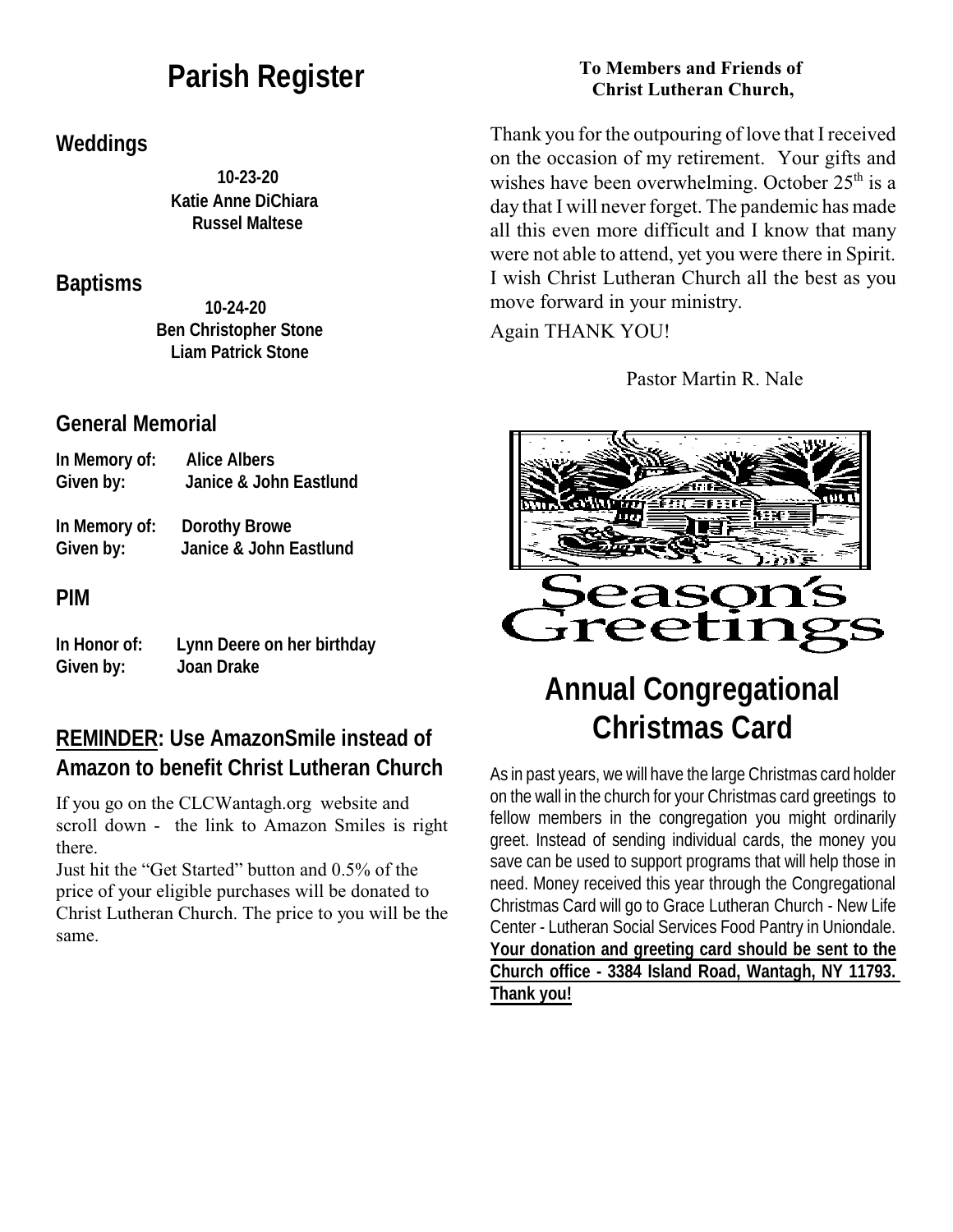

**Your presence is requested. . .**

**. . .at the Annual Congregational Meeting on Sunday, January 31, 2021, at 10:15 am in Rm. 2000**

It is important that all confirmed members of our church attend. This is the time that the activities of the church are reviewed and when the financial needs of the church are decided. The future of Christ Lutheran Church is dependent upon decisions made at this meeting. Ten percent of our active membership is required to hold the meeting. This is a time when each member must be present. Your presence is NEEDED.

**Please note. . .** Anyone interested in serving on the Church Council, please speak with any of the Council Members.

### **2020 Annual Congregational Reports**

**YEAR END REPORTS** from the following church committees and organizations are due in the Church office by **Friday, January 15:** 

Building Ministry/Property Christian Education Christian Outreach Evangelism Fellowship Finance Fund Raising Nursery School Pastor/Parish Relations Personnel Social Media **Stewardship** Thrift Shop WFI<sub>CA</sub> Worship & Music Youth Ministry

# **Good News**

**Sunday, November 8, on Veteran's Recognition Sunday, we honored the veterans who have served our country. We thanked them for their service.**

**Also November 8 was Stewardship Sunday. On this day we asked our members to fill out their estimate of giving cards for the work of Christ Lutheran Church in the comingyear. The Stewardship Committee requested that we prayerfully consider our giving in 2020.** 

**The Scouts (and parents) cleaned up the Church grounds on Saturday, Nov. 14. Thank you to all who participated!** 

**"Look for the Family with the Green Thumbs" and say "Thank You". The Heron family worked this summer in the Church garden and were able to provide 45 pounds of food to the food pantry run by Lutheran Social Services. Each week Charlotte and Jessica brought the produce over to Uniondale. The clients really appreciated all the fresh tomatoes, peppers, cucumbers, zucchini and jalapenos grown, harvested and delivered to the New Life Center. Thank you for all your hard work!** 

**If you have any news you would like to share, you may e-mail it to [Elaine@CLCWantagh.org](mailto:Elaine@CLCWantagh.org) or send it to the Church office - 3384 Island Rd., Wantagh, NY 11793 (516) 221-3286. You may also give it to Pastor, Elaine DiChiara or Joan Drake. Thank you!** 

## **Christian Outreach**

**The donations we collected for the "Turkey" envelopes was sent to Lutheran Social Services of New York (New Life Center - Nassau) for purchasing food for those less fortunate here on Long Island at Thanksgiving.**

**Christmas cards are being sent to shut ins. They will be handed out in early December.**

**The last collection day for Mr. Mittens will be Nov. 29. The Donations will be given to the children to the Nassau University Medical Center.**

**The last day for donations to the Seafarer's project will be November 29.**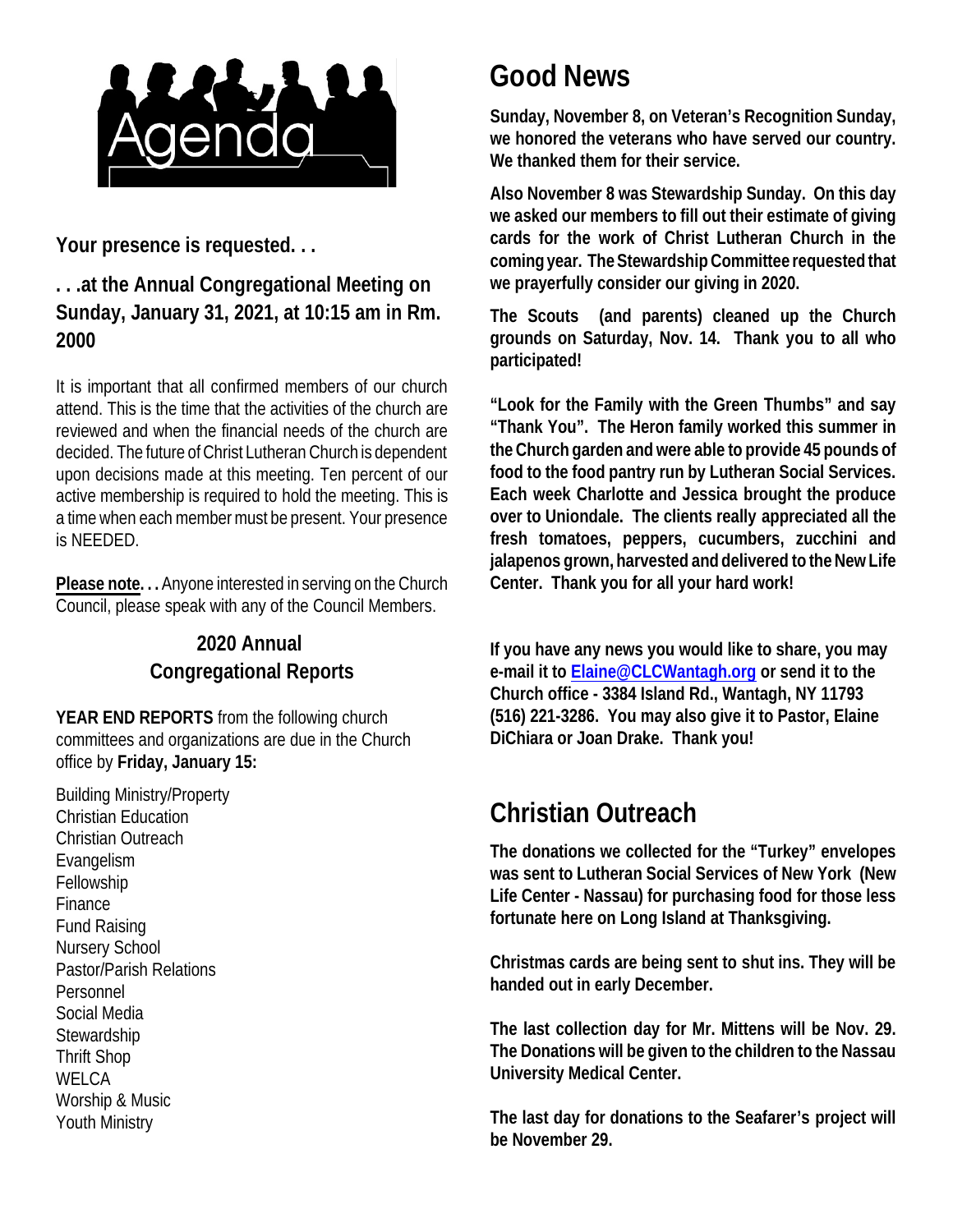**Christmas Blessings to all and thank you for your help in our endeavors throughout the year!**

#### **FOOD PANTRY**

**The Food Pantry at St. John's Lutheran Church in Merrick always needs replenishment. They have many clients who use their pantry regularly. If you would like to help**

**out, the pantry is in need of the following:**

Items needed: **cold cereal, canned stewed tomatoes, canned black beans, canned kidney beans, canned carrots, canned beets, spaghetti, stuffing, evaporated milk, coffee, canned peas and green beans, porkand beans, hash, jelly, vegetable soups, crackers, juice, pasta sauce and dish soap \*\*\***Please check the expiration dates on the packaged foods before you donate the item(s). Your donations are very much appreciated. Items may be left in the hallway outside of the Library.

There is a box in the hallway across from the Library for donations. Please check the expiration dates on the packaged foods before you donate the item. Thank you – your donations are much appreciated!

### **Our Prayer List. . .**

The following people are on our prayer list  $\sim$  we remember them in our prayers  $\sim$ 

**Jose Alves, Tom Anderson, Ellen Bacotti, Debbie Becker, James Cathcart, Danielle Chillemi, Donna Chillemi, Ann Curtis, Marge Dahlberg, Mike Dauth, Ann Fisher, Travis Gentile, Betty Gibberman, Barbara Grieser, Mary Lynn Kirby, Florence Kirch, Elaine Lupo, Suzanne Marshall, Kathy McKinnon, Janet McShea, William McShea, James Pallas, Gary Proce, Barbara Proce, Craig Proce, Eunice Richan, George Steele, Marylou Steele, Natalie Stone, James Toomey, Saul Wein, Kathy Wicks**

We ask that you please keep us updated and let us know of any changes or if you would like to add someone to the prayer list who is in need of prayers – please call Elaine at 221-3286.



**We need volunteers** to help in all aspects of decorating the narthex and sanctuary. Please come help us on **Sunday, December 20** after the Church service to make our Church festive for Christmas.

Please note - due to the pandemic and our concern for the safety of everyone, we are forced for cancel the children's Christmas pageant this year. However, everyone one is invited to attend the Christmas Eve Services. **Please see the reservation form enclosed in this Spire. We ask that you respond by December 18, 2020 so we can prepare the Sanctuary accordingly.** 

> **Please note: All 2020 offering contributions received after January 1 st will be counted toward 2021 offerings. This will enable us to close out the books and get end-of-year financial statements processed for mailing. Thank you!**